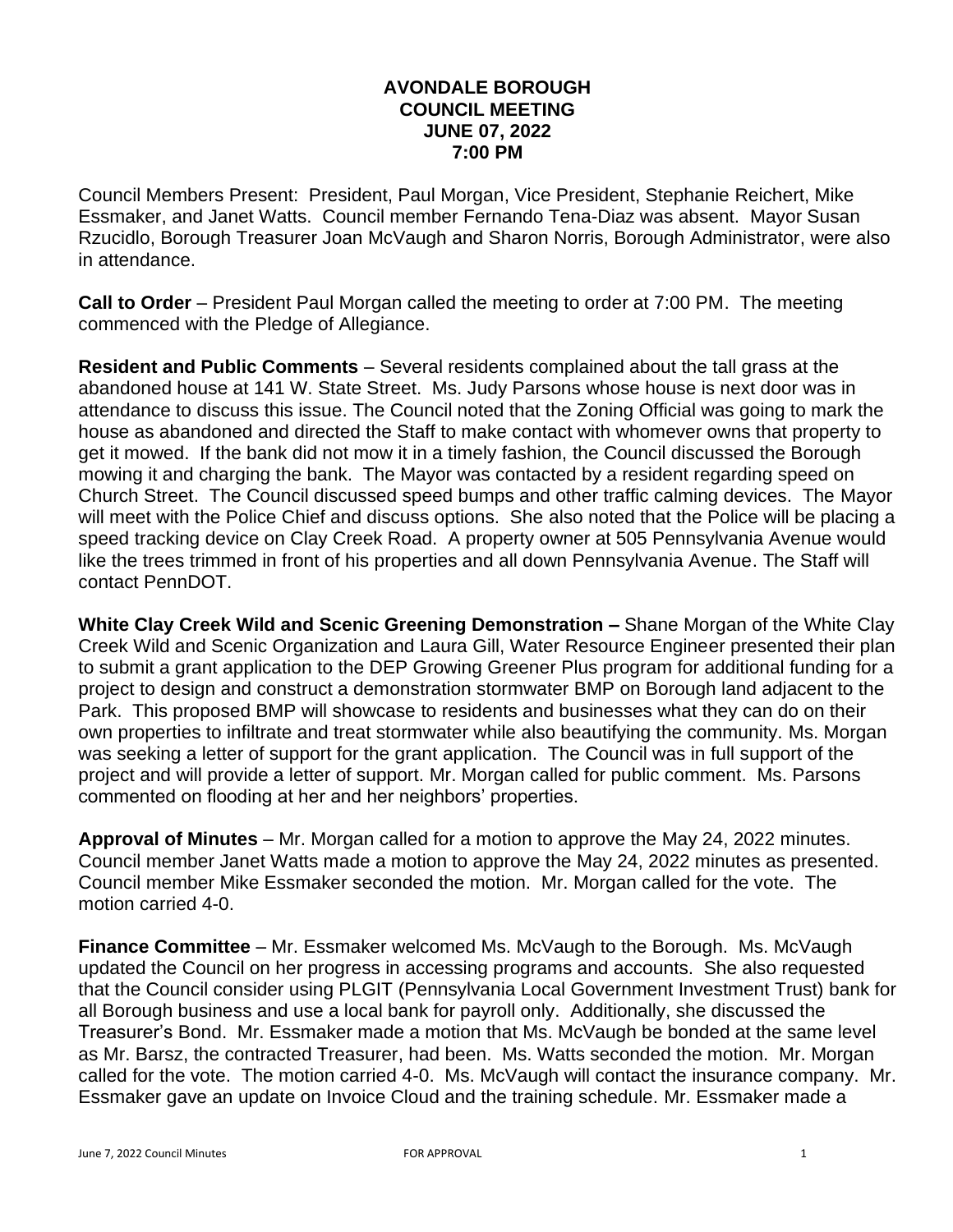motion that Ms. Norris get her Notary license at a cost not to exceed \$500. Mr. Morgan seconded the motion. Mr. Morgan called for the vote. The motion carried 4-0.

**Mayor's Report** – Mayor Rzucidlo reported as follows:

- The newly refurbished Third Street Bridge Basketball Court looks great and the neighborhood residents were very complimentary. The Council thanked the Mayor for heading up this endeavor. The Mayor would like to investigate the cost of lights for the Courts and will come back to the Council with some pricing information. The Mayor and Council discussed baseball fields but acknowledged that they are nearly impossible to keep intact due to flooding. The fields will stay as soccer fields.
- The Mayor proposed that Borough correspondence, forms and bills be provided in both English and Spanish. Mr. Morgan called for a motion. Mr. Essmaker made a motion to approve the cost of using an online translation service to translate documents so the Borough can provide them to residents in both English and Spanish. Ms. Watts seconded the motion. Mr. Morgan called for the vote. The motion carried 4-0.
- The Mayor proposed the purchase of one ton of recycled playground mulch in 50 lb. bags for the Pomeroy Avenue Park as it needs replenishing. Mr. Morgan called for a motion. Council Member Stephanie Reichert made the motion that the Council direct the Staff to order one ton of mulch in 50 lb. bags at a cost not to exceed \$580.00. The motion was seconded by Mr. Essmaker. Mr. Morgan called for the vote. The motion carried 4-0.
- Mayor Rzcudilo provided a status update on the Codification project.

Mr. Morgan discussed the graffiti that was sprayed on the Third Street Playground equipment and the need for cameras to deter vandalism and to possibly provide information to the Police. Mr. Morgan called for a motion. Mrs. Watts made a motion that the Borough purchase two cameras, one for the Third Street Bridge Park and one for the Pomeroy Park at a cost not to exceed \$200 for both. Mr. Essmaker seconded the motion. Mr. Morgan called for the vote. The motion carried 4-0. The Council will direct Mr. DiFilippo to remove the graffiti.

## **New Business**

**Consideration of Resolution 2022-08** – Mr. Morgan called for a motion. Ms. Watts made a motion that the Borough Council approve Resolution 2022-08, the Signers Resolution, which identifies those Council members and staff who are authorized to sign Borough checks. Mr. Essmaker seconded the motion. Mr. Morgan called for the vote. The motion carried 4-0.

**Consideration of Resolution 2022-09** – The Borough received three responses to the Request for Proposals for the 2021, 2022 and 2023 Audits. Following the Council's discussion, Mr. Morgan called for a motion. Ms. Watts made a motion that the Council adopt Resolution 2022-09, appointing Maillie Accounts and Advisors as the Borough Auditor for the years 2021, 2022 and 2023. Mr. Essmaker seconded the motion. Mr. Morgan called for the vote. The motion carried 4-0.

**Consideration of Resolution 2022-10** – The Borough discussed this Resolution which designates the financial institutions with which the Borough does business. After discussion, the Council tabled this Resolution to a future meeting.